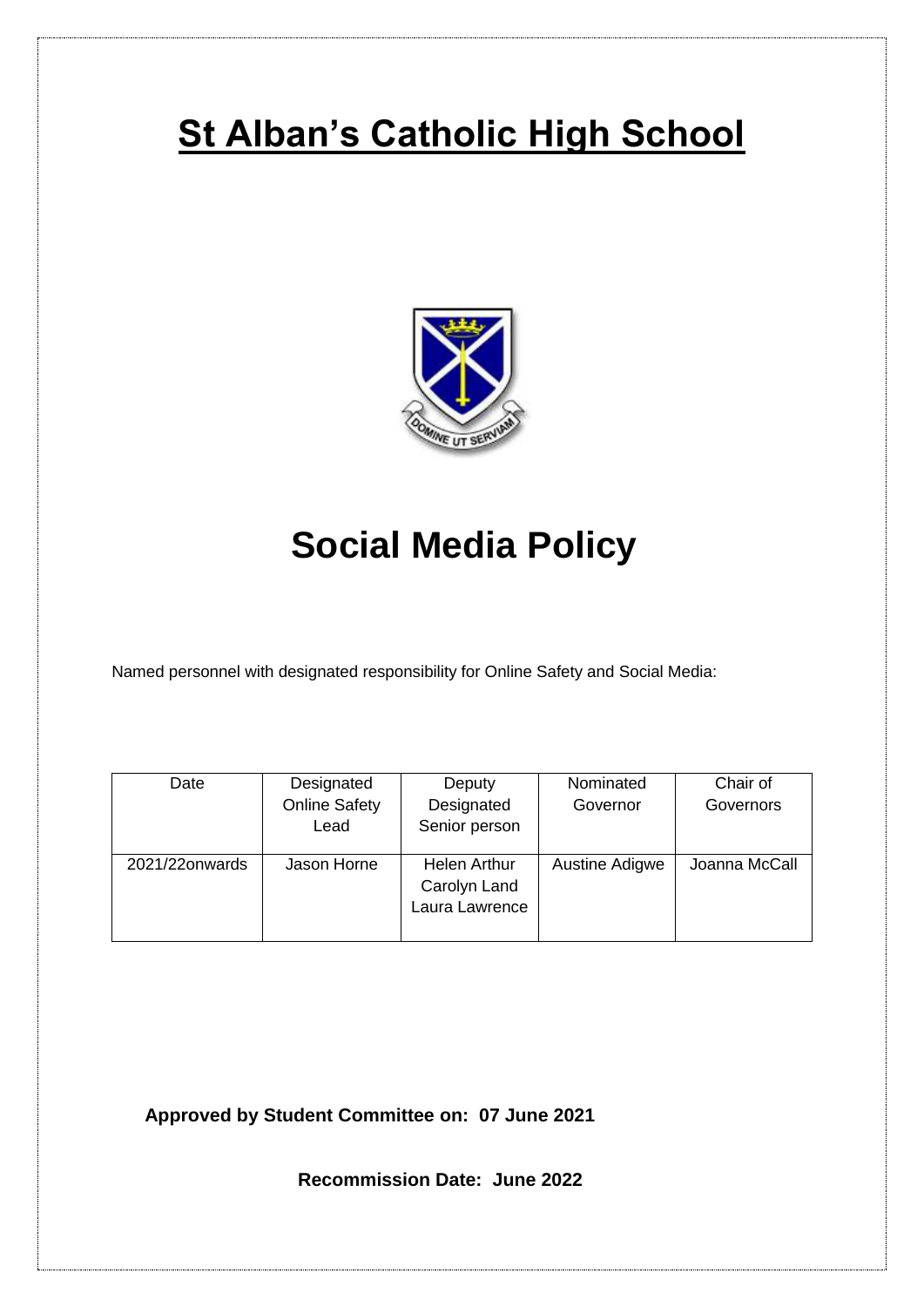Social media (e.g. Facebook, Twitter, LinkedIn, Pinterest, Instagram) is a broad term for any kind of online platform which enables people to directly interact with each other. However, some games for example Minecraft or World of Warcraft and video sharing platforms such as You Tube have social media elements to them.

St. Alban's Catholic High School recognises the numerous benefits and opportunities which a social media presence offers. Staff, parents/carers and students are actively encouraged to find creative ways to use social media. However, there are some risks associated with social media use, especially around the issues of safeguarding, bullying and personal reputation. This policy aims to encourage the safe use of social media by St. Alban's Catholic High School, its staff, parents, carers and children.

# **Scope**

**This policy is subject to the school's Codes of Conduct and Acceptable Use Agreements.**

**This policy:**

- **Applies to all staff and to all online communications which directly or indirectly, represent the school.**
- **Applies to such online communications posted at any time and from anywhere.**
- Encourages the safe and responsible use of social media through training and education
- *Defines the monitoring of public social media activity pertaining to the school*

The school respects privacy and understands that staff and students/students may use social media forums in their private lives. However, personal communications likely to have a negative impact on professional standards and/or the school's reputation are within the scope of this policy.

**Professional communications are those made through official channels, posted on a school account or using the school name. All professional communications are within the scope of this policy.**

Personal communications are those made via a personal social media accounts. In all cases, where a personal account is used which associates itself with the school or impacts on the school, it must be made clear that the member of staff is not communicating on behalf of the school with an appropriate disclaimer. Such personal communications are within the scope of this policy.

Personal communications which do not refer to or impact upon the school are outside the scope of this policy.

Digital communications with students/students are also considered. *Staff may use social media to communicate with learners via a school social media account for teaching and learning purposes but must consider whether this is appropriate and consider the potential implications. The child's learning needs, maturity and time of this communication should also be considered.*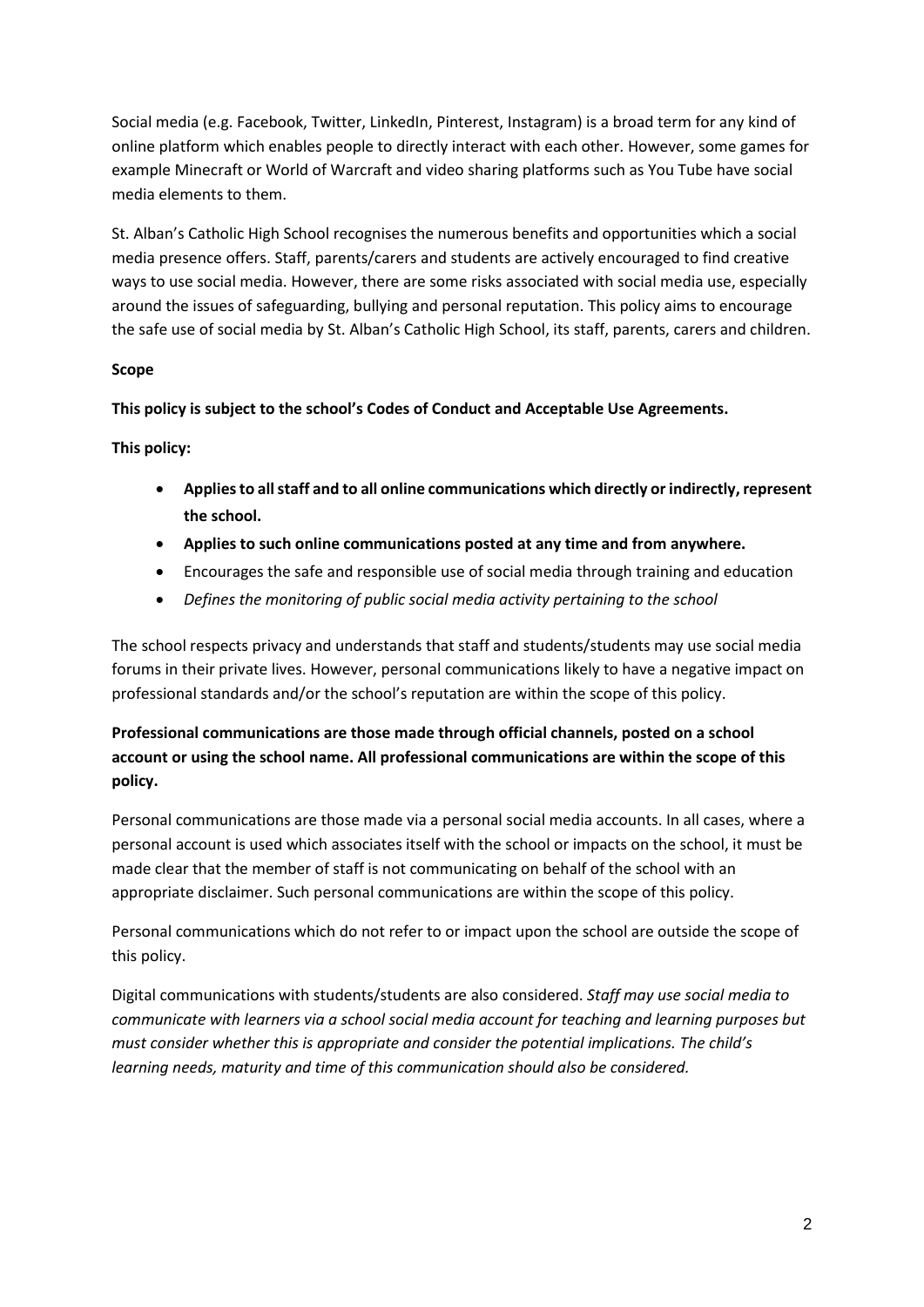### **Organisational control**

#### **Roles & Responsibilities**

- **SLT**
	- o Facilitating training and guidance on Social Media use.
	- o Developing and implementing the Social Media policy
	- o Taking a lead role in investigating any reported incidents.
	- o Making an initial assessment when an incident is reported and involving appropriate staff and external agencies as required.
	- o Receive completed applications for Social Media accounts
	- o Approve account creation

#### **Administrator / Moderator**

- o Create the account following SLT approval
- o Store account details, including passwords securely
- o Be involved in monitoring and contributing to the account
- o Control the process for managing an account after the lead staff member has left the organisation (closing or transferring)
- **Staff**
	- $\circ$  Know the contents of and ensure that any use of social media is carried out in line with this and other relevant policies
	- o Attending appropriate training
	- $\circ$  Regularly monitoring, updating and managing content he/she has posted via school accounts
	- o Adding an appropriate disclaimer to personal accounts when naming the school

#### **Process for creating new accounts**

The school community is encouraged to consider if a social media account will help them in their work, e.g. a history department Twitter account, or a "Friends of the school" Facebook page. Anyone wishing to create such an account must present a business case to the School Leadership Team which covers the following points:-

- The aim of the account
- The intended audience
- How the account will be promoted
- Who will manage the account (where possible at least two staff members should be named)
- Will the account be open or private/closed

Following consideration by the SLT an application will be approved or rejected. In all cases, the SLT must be satisfied that anyone running a social media account on behalf of the school has read and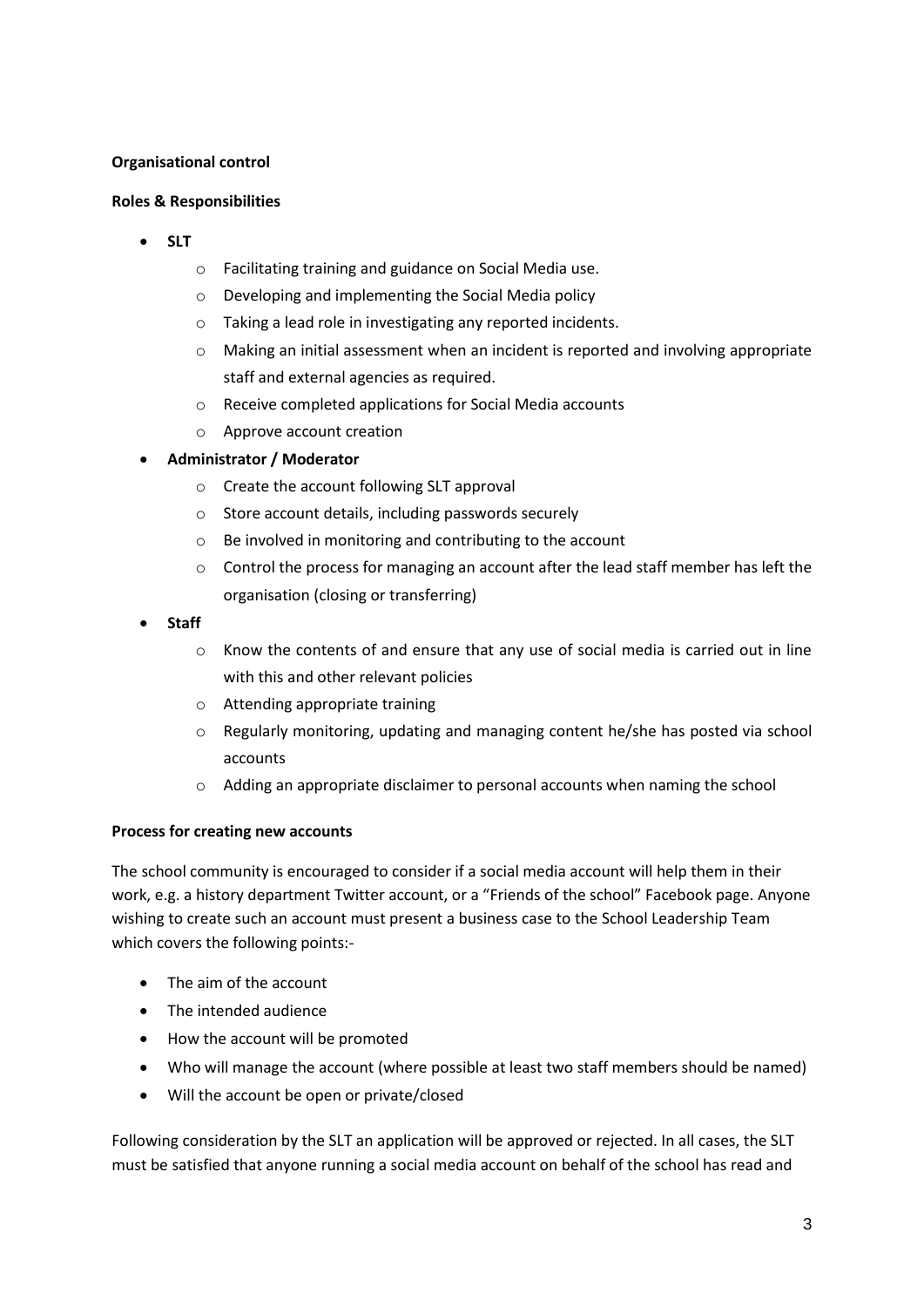understood this policy and received appropriate training. This also applies to anyone who is not directly employed by the school, including volunteers or parents.

# **Monitoring**

**School accounts must be monitored regularly and frequently** (preferably 7 days a week, including during holidays). Any comments, queries or complaints made through those accounts must be responded to within 24 hours (or on the next working day if received at a weekend) even if the response is only to acknowledge receipt. Regular monitoring and intervention is essential in case a situation arises where bullying or any other inappropriate behaviour arises on a school social media account.

# **Behaviour**

- **The school requires that all users using social media adhere to the standard of behaviour as set out in this policy and other relevant policies.**
- **Digital communications by staff must be professional and respectful at all times and in accordance with this policy**. Staff will not use social media to infringe on the rights and privacy of others or make ill-considered comments or judgments about staff. School social media accounts must not be used for personal gain. Staff must ensure that confidentiality is maintained on social media even after they leave the employment of the school.
- Users must declare who they are in social media posts or accounts. Anonymous posts are discouraged in relation to school activity.
- If a journalist makes contact about posts made using social media staff must follow the school media policy before responding.
- Unacceptable conduct, (e.g. defamatory, discriminatory, offensive, harassing content or a breach of data protection, confidentiality, copyright) will be considered extremely seriously by the school and will be reported as soon as possible to a relevant senior member of staff, and escalated where appropriate.
- The use of social media by staff while at work may be monitored, in line with school policies. *The school permits reasonable and appropriate access to private social media sites. However, where excessive use is suspected, and considered to be interfering with relevant duties, disciplinary action may be taken*
- The school will take appropriate action in the event of breaches of the social media policy. Where conduct is found to be unacceptable, the school will deal with the matter internally. Where conduct is considered illegal, the school will report the matter to the police and other relevant external agencies, and may take action according to the disciplinary policy.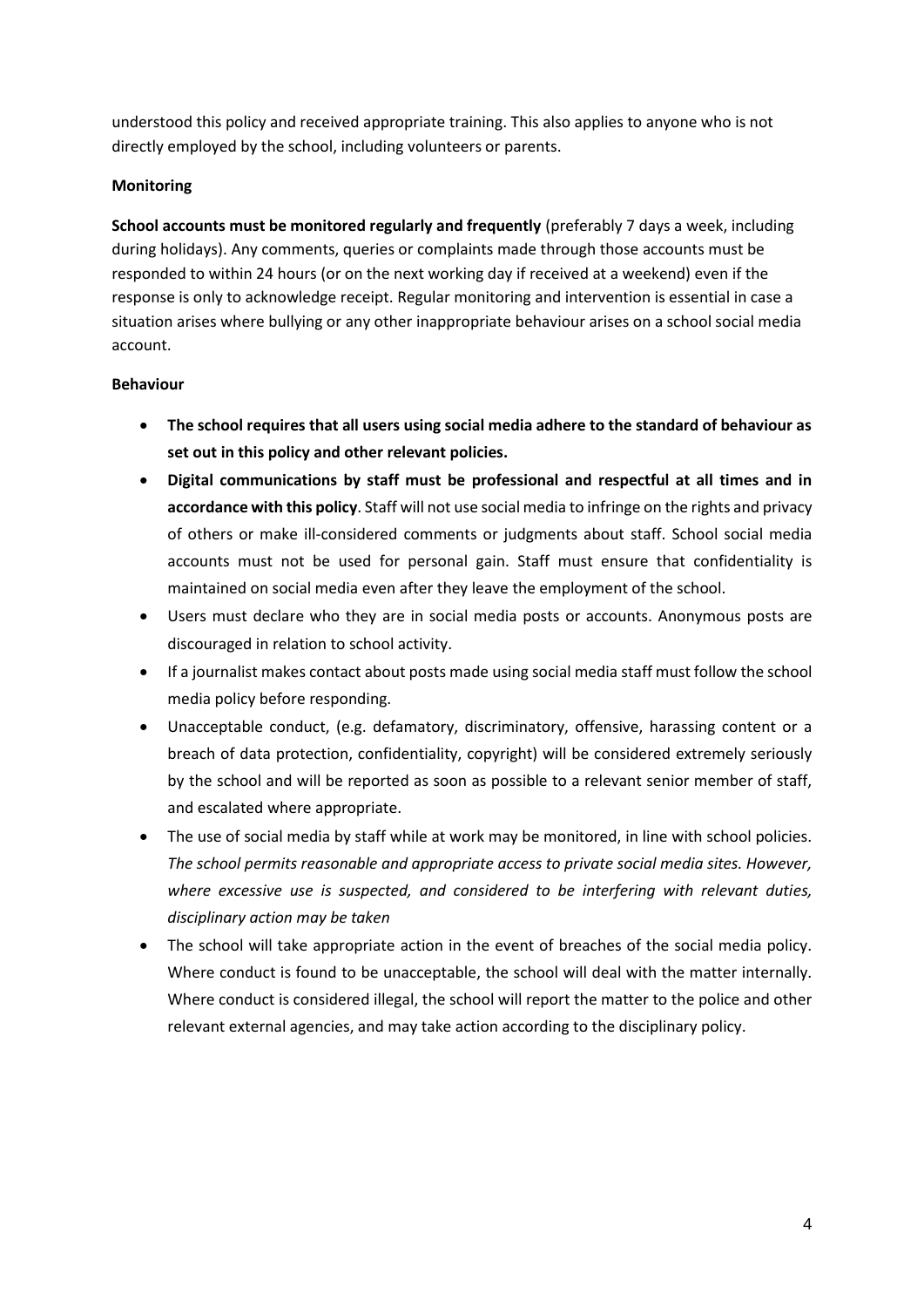**Legal considerations**

- **Users of social media should consider the copyright of the content they are sharing and, where necessary, should seek permission from the copyright holder before sharing.**
- **Users must ensure that their use of social media does not infringe upon relevant data protection laws, or breach confidentiality.**

# **Handling abuse**

- When acting on behalf of the school, handle offensive comments swiftly and with sensitivity.
- If a conversation turns and becomes offensive or unacceptable, school users should block, report or delete other users or their comments/posts and should inform the audience exactly why the action was taken
- If you feel that you or someone else is subject to abuse by colleagues through use of a social networking site, then this action must be reported using the agreed school protocols.

# **Tone**

The tone of content published on social media should be appropriate to the audience, whilst retaining appropriate levels of professional standards. Key words to consider when composing messages are:

- Engaging
- Conversational
- Informative
- Friendly (on certain platforms, e.g. Facebook)

# **Use of images**

School use of images can be assumed to be acceptable, providing the following guidelines are strictly adhered to.

- **Permission to use any photos or video recordings should be sought in line with the school's digital and video images policy**. If anyone, for any reason, asks not to be filmed or photographed then their wishes should be respected.
- **Under no circumstances should staff share or upload student pictures online other than via school owned social media accounts**
- Staff should exercise their professional judgement about whether an image is appropriate to share on school social media accounts. Students should be appropriately dressed, not be subject to ridicule and must not be on any school list of children whose images must not be published.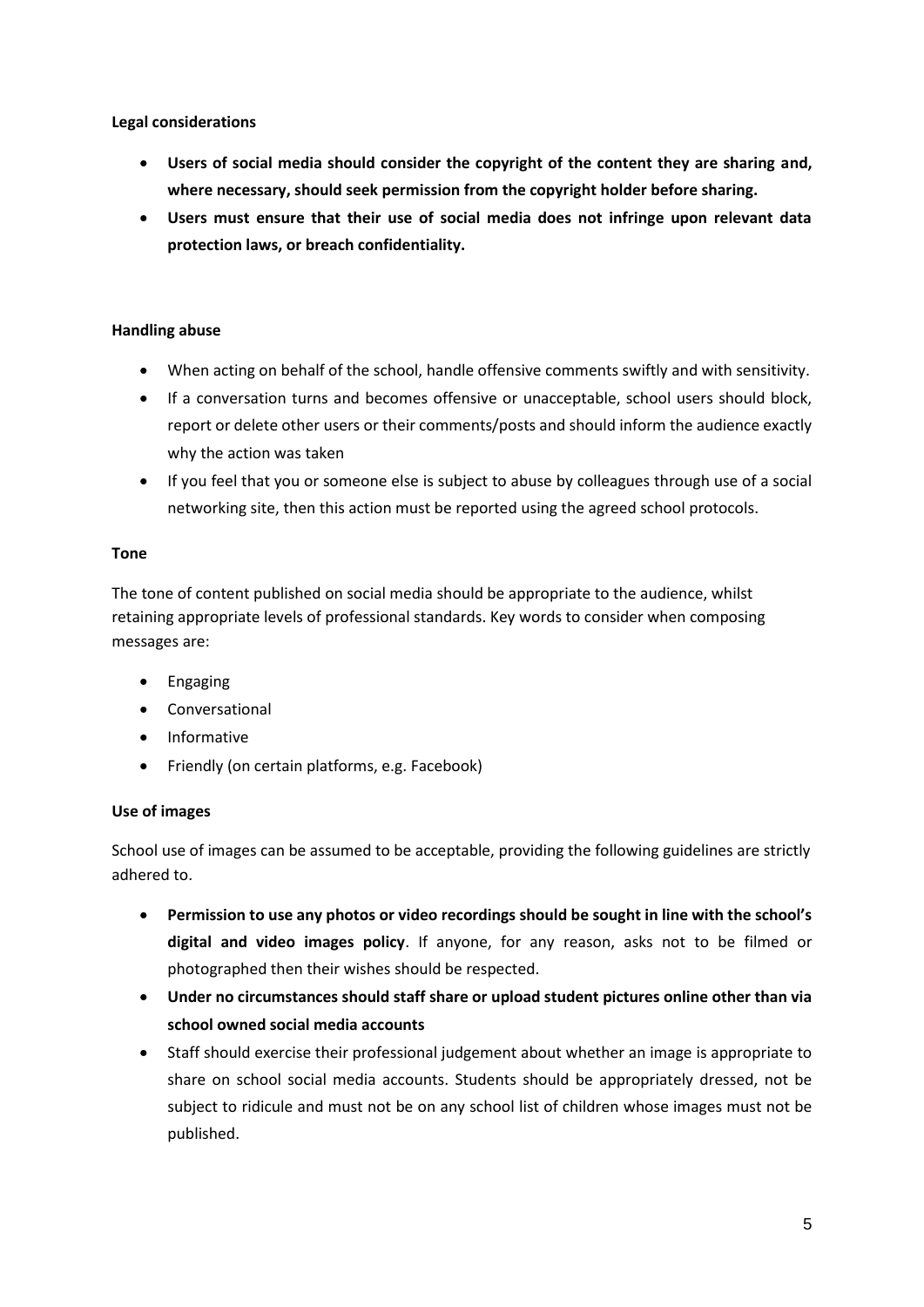If a member of staff inadvertently takes a compromising picture which could be misconstrued or misused, they must delete it immediately.

#### **Personal use**

- **Staff**
	- o Personal communications are those made via a personal social media accounts. In all cases, where a personal account is used which associates itself with the school or impacts on the school, it must be made clear that the member of staff is not communicating on behalf of the school with an appropriate disclaimer. Such personal communications are within the scope of this policy
	- o Personal communications which do not refer to or impact upon the school are outside the scope of this policy
	- o Where excessive personal use of social media in school is suspected, and considered to be interfering with relevant duties, disciplinary action may be taken. The school has the right to discuss and take disciplinary action if a staff's previous social media use and comments come to light, which is against the ethos and values of the school
	- o *The school permits reasonable and appropriate access to private social media sites*
	- o *If a staff member feels that their account has in some way been accessed by a student they must report this immediately*

# **Student/Students**

- o **Staff are not permitted to follow or engage with current or prior students/students of the school on any personal social media network account.**
- o The school's education programme should enable the students/students to be safe and responsible users of social media.
- o Students/students are encouraged to comment or post appropriately about the school. Any offensive or inappropriate comments will be resolved by the use of the school's behaviour policy
- **Parents/Carers**
	- o **If parents/carers have access to a school learning platform where posting or commenting is enabled, parents/carers will be informed about acceptable use.**
	- $\circ$  The school has an active parent/carer education programme which supports the safe and positive use of social media. This includes information on the website.
	- o Parents/Carers are encouraged to comment or post appropriately about the school. In the event of any offensive or inappropriate comments being made, the school will ask the parent/carer to remove the post and invite them to discuss the issues in person. If necessary, refer parents to the school's complaints procedures.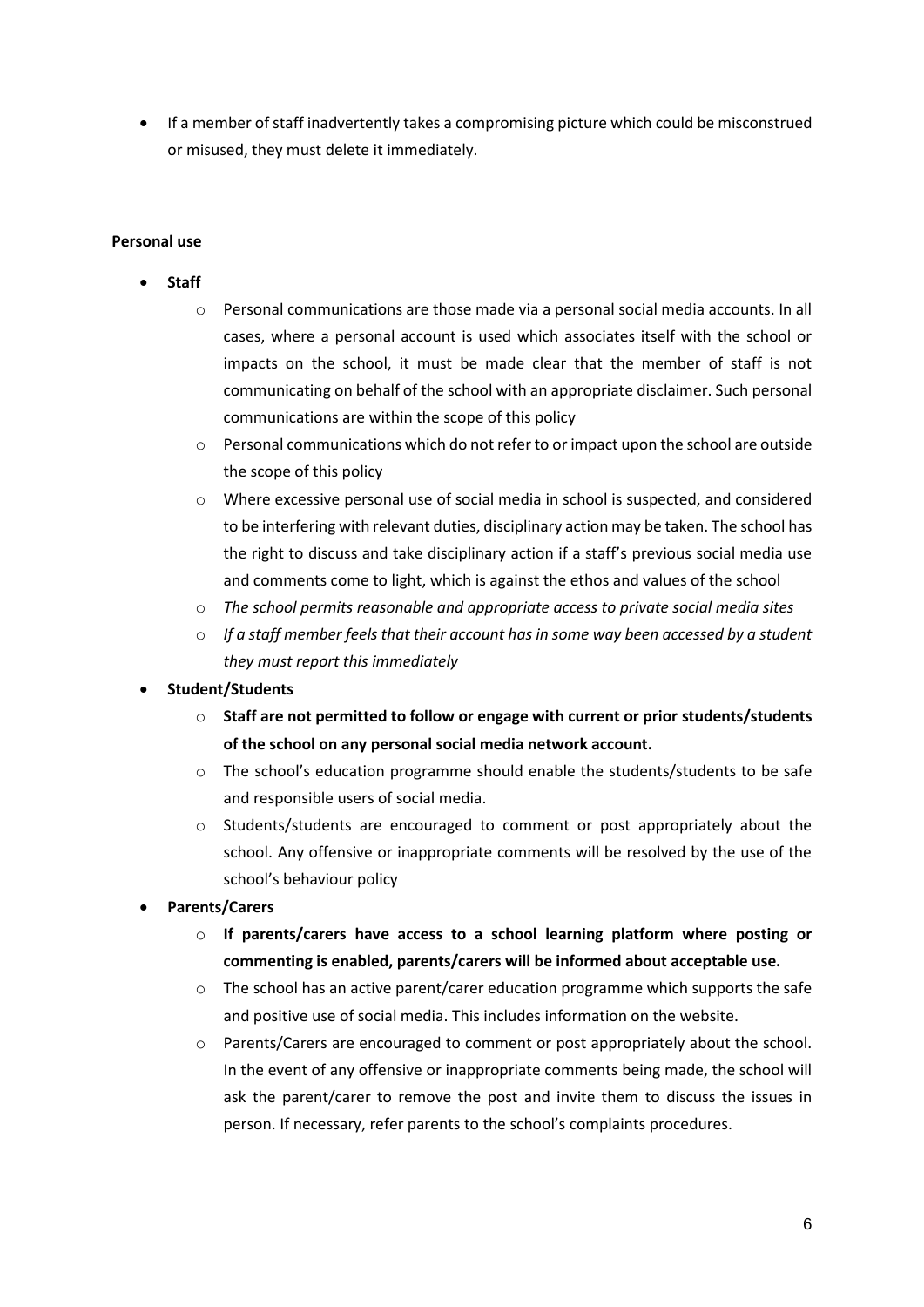### **Monitoring posts about the school**

- As part of active social media engagement, it is considered good practice to pro-actively monitor the Internet for public postings about the school.
- The school should effectively respond to social media comments made by others according to a defined policy or process.

Signed by J McCall, Chair of Governors: Date: Date: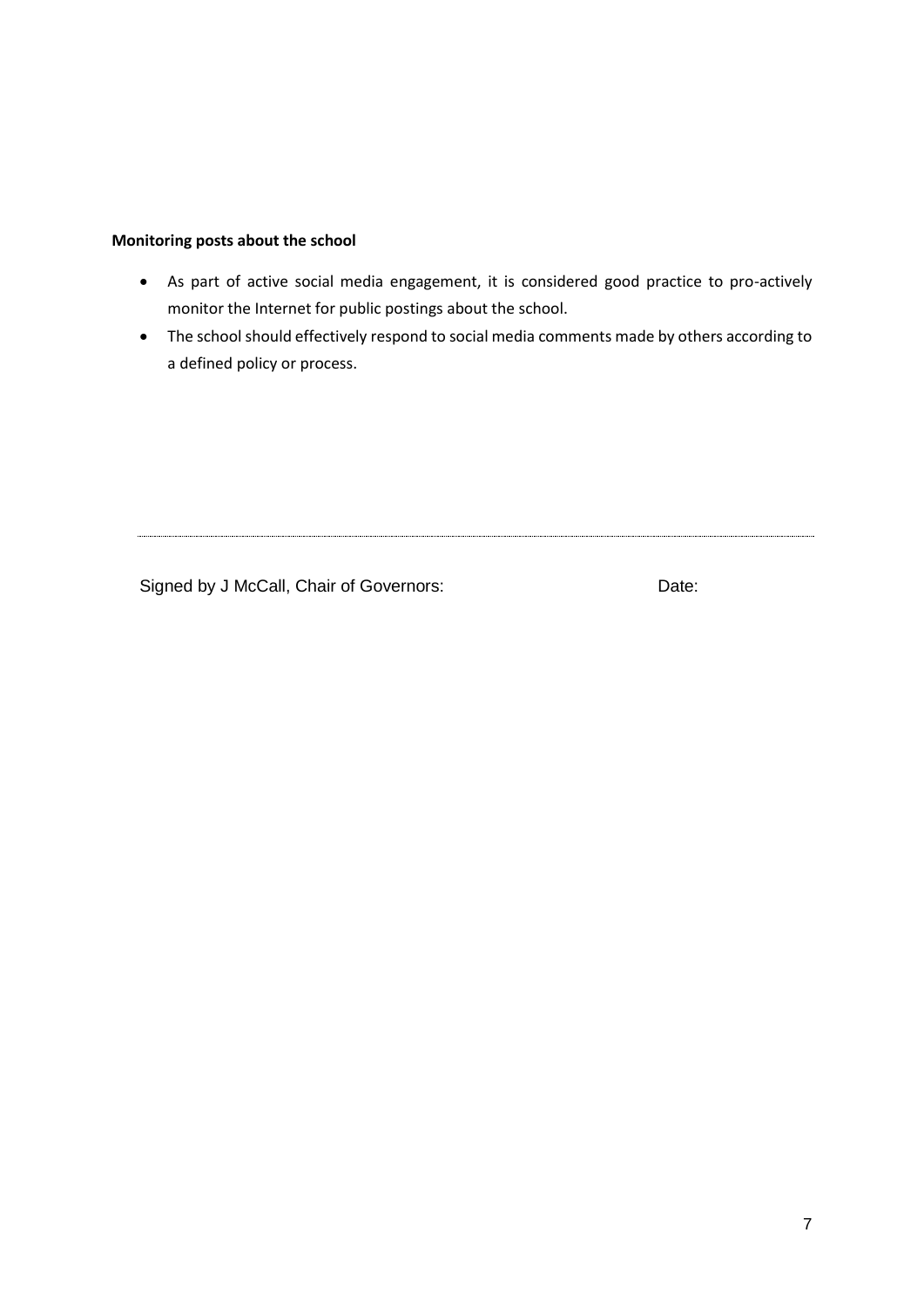# **Appendix**

# **Managing your personal use of Social Media:**

- Nothing on social media is truly private
- Social media can blur the lines between your professional and private life. Don't use the school logo and/or branding on personal accounts
- Check your settings regularly and test your privacy
- Keep an eye on your digital footprint
- Keep your personal information private
- Regularly review your connections keep them to those you want to be connected to
- When posting online consider; Scale, Audience and Permanency of what you post
- If you want to criticise, do it politely.
- Take control of your images do you want to be tagged in an image? What would children or parents say about you if they could see your images?
- Know how to report a problem

# **Managing school social media accounts**

# **The Do's**

- Check with a senior leader before publishing content that may have controversial implications for the school
- Use a disclaimer when expressing personal views
- Make it clear who is posting content
- Use an appropriate and professional tone
- Be respectful to all parties
- Ensure you have permission to 'share' other peoples' materials and acknowledge the author
- Express opinions but do so in a balanced and measured manner
- Think before responding to comments and, when in doubt, get a second opinion
- Seek advice and report any mistakes using the school's reporting process
- Consider turning off tagging people in images where possible

# **The Don'ts**

- Don't make comments, post content or link to materials that will bring the school into disrepute
- Don't publish confidential or commercially sensitive material
- Don't breach copyright, data protection or other relevant legislation
- Consider the appropriateness of content for any audience of school accounts, and don't link to, embed or add potentially inappropriate content
- Don't post derogatory, defamatory, offensive, harassing or discriminatory content
- Don't use social media to air internal grievances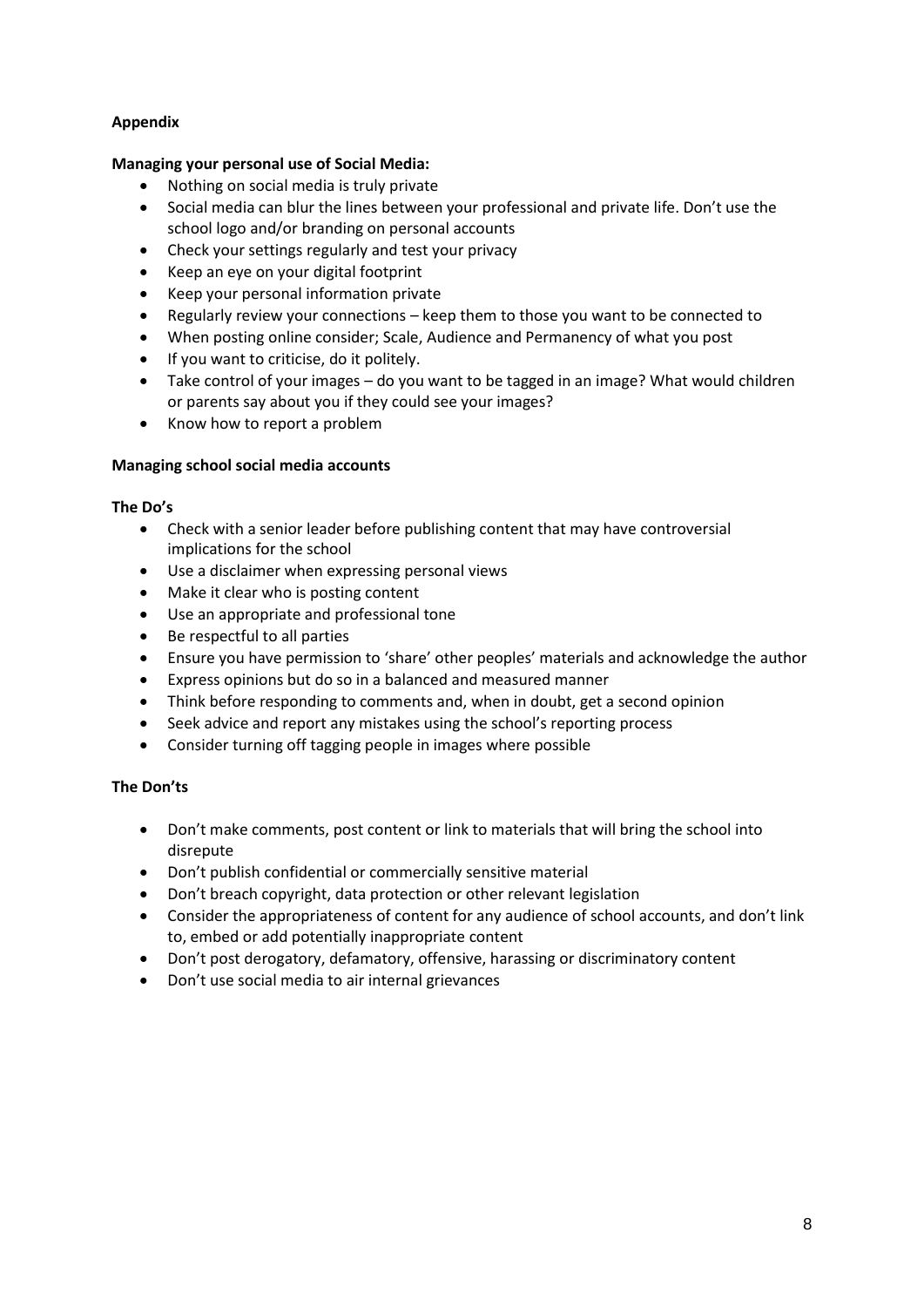# **Application for school social media account**

**Name:**

**Department:**

**Social Media Platform (i.e. Twitter, Facebook, Pinterest):**

**The aim of the account:**

**The intended audience:**

**How the account will be promoted:**

**Account managers:**

**Open or private/closed account:**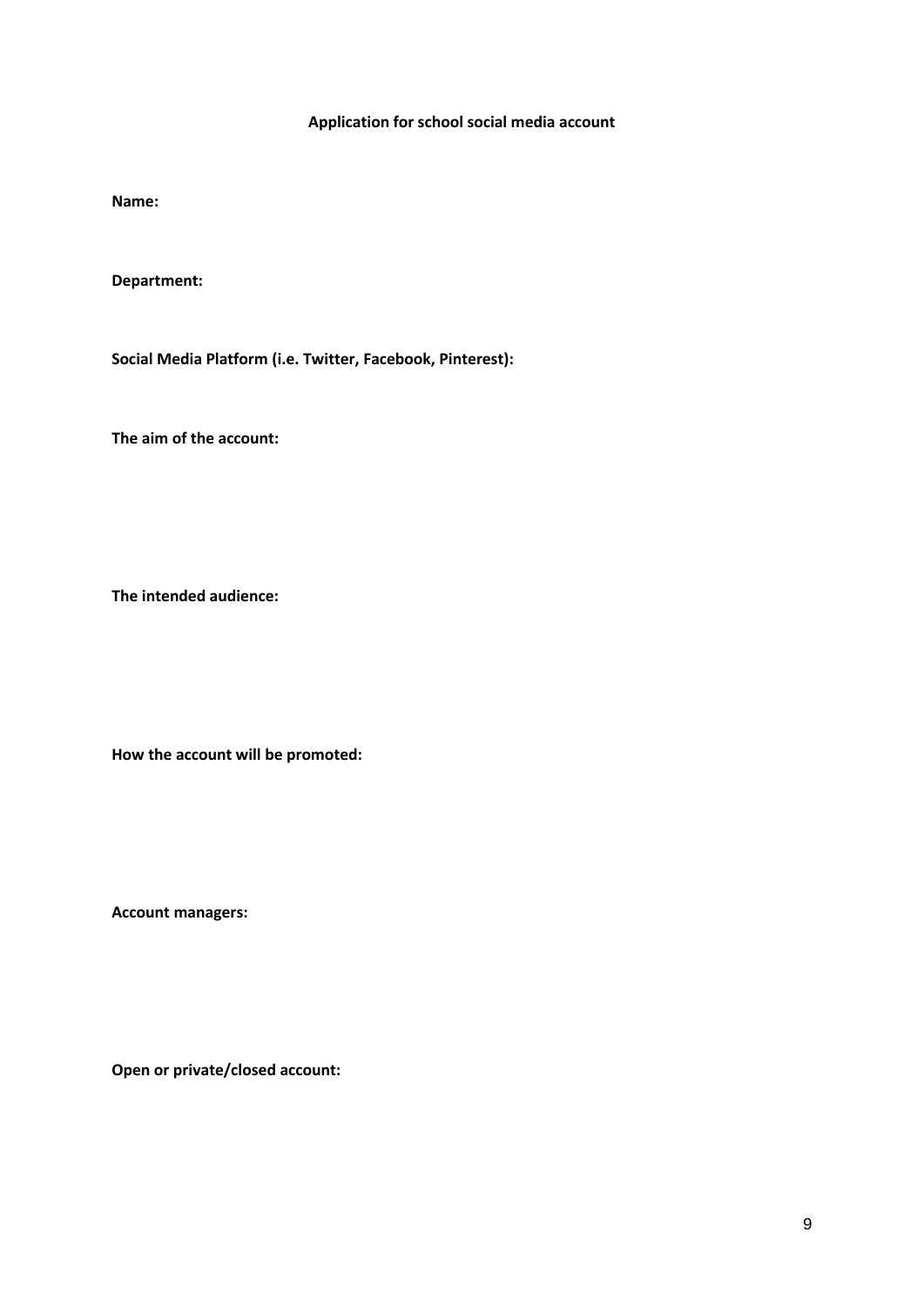**Approved** 



**Approved by**

**Date**



**Rejected by** 

**Date**

**Reasons for rejection**